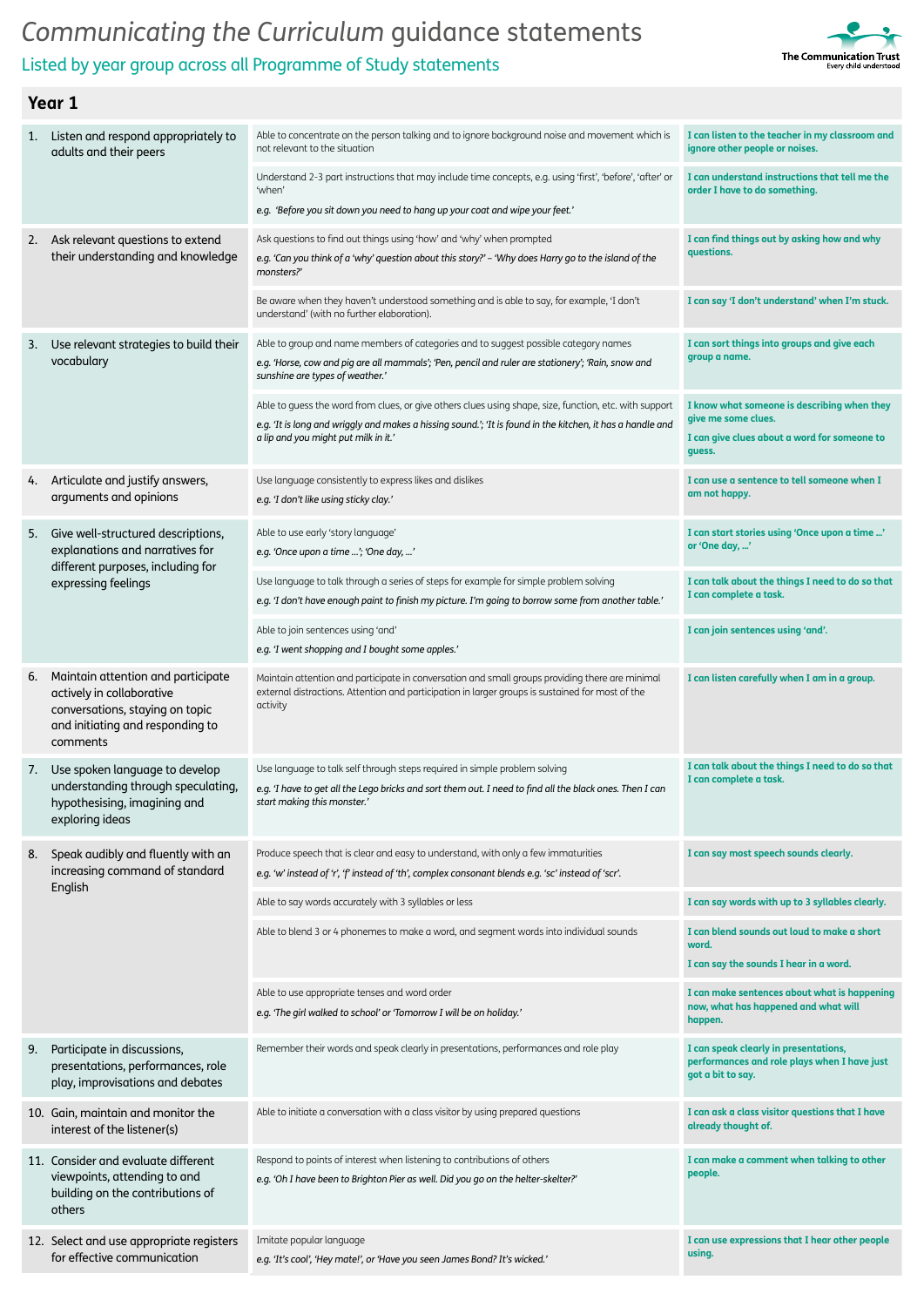## Listed by year group across all Programme of Study statements



| 1.  | Listen and respond appropriately to<br>adults and their peers                                                                                   | Know the key points they need to focus on in order to answer a question<br>e.g. 'Five buses have nine passengers each but the two trains are empty. How many passengers<br>altogether?'                                                           | I can find the most important parts in a spoken<br>question.                                                 |
|-----|-------------------------------------------------------------------------------------------------------------------------------------------------|---------------------------------------------------------------------------------------------------------------------------------------------------------------------------------------------------------------------------------------------------|--------------------------------------------------------------------------------------------------------------|
|     |                                                                                                                                                 | Understand complex $2 - 3$ part instructions<br>e.g. 'Choose a character from the story we have just read, then talk to your partner about how they<br>feel at the end of the story and be ready to share your ideas.'                            | I can understand long instructions where I<br>have to do several different things.                           |
| 2.  | Ask relevant questions to extend<br>their understanding and knowledge                                                                           | Ask a range of different types of questions to find out specific information including 'how' and 'why'<br>e.g. 'How do we know the burglars can't get in?'                                                                                        | I can ask lots of different types of questions to<br>find things out.                                        |
|     |                                                                                                                                                 | Recognise when a message is not clear and be able to provide some information about why<br>e.g. 'Can you say that again; you used too many words' or 'It was too fast.'                                                                           | I can tell someone when I don't understand<br>something and why I didn't understand it.                      |
| 3.  | Use relevant strategies to build their<br>vocabulary                                                                                            | Recognise when they haven't understood a word or words and be able to provide some information<br>about why<br>e.g. 'Can you say that again; you used too many words' or 'It was too fast.'                                                       | I can tell someone when I don't understand<br>something and why I didn't understand it.                      |
|     |                                                                                                                                                 | Able to compare words by the way they look, sound or their meaning, for example bare/bear, two/<br>to/too, and begin to comment on this<br>e.g. 'If you had a bare bear then it wouldn't have any fur!'; 'Furious and angry mean the same thing.' | I can talk about words that look or sound the<br>same. I can talk about words that have the<br>same meaning. |
| 4.  | Articulate and justify answers,<br>arguments and opinions                                                                                       | Use simple conjunctions to justify or explain something<br>e.g. 'I am going to finish this picture because then I won't have to do it for homework.'                                                                                              | I can explain things using a sentence with<br>'because' or 'when'.                                           |
| 5.  | Give well-structured descriptions,<br>explanations and narratives for                                                                           | Tell a story including setting the scene, a basic story plot and the sequence of events generally in<br>the right order                                                                                                                           | I can tell stories that are easy to understand.                                                              |
|     | different purposes, including for<br>expressing feelings                                                                                        | e.g. 'Mum and the boy decided to go fishing. They put their things in the car. They drove to the lake.<br>They started fishing. Mum caught a big fish and fell in the water.'                                                                     |                                                                                                              |
|     |                                                                                                                                                 | Describe in 2-3 sentences how to solve a problem<br>e.g. 'First I added up all the numbers. Then I worked out how many to make 50. Then I added 50 to<br>make 100, 'cos that's the same as £1.'                                                   | I can explain how I solved a problem.                                                                        |
|     |                                                                                                                                                 | Able to use conjunctions to increase the length and grammatical complexity of sentences,<br>e.g. 'because', 'when'.                                                                                                                               | I can use 'because' or 'when' to make my<br>sentences longer.                                                |
| 6.  | Maintain attention and participate<br>actively in collaborative conversations,<br>staying on topic and initiating and<br>responding to comments | Take turns to talk, listen and respond in two way conversations and groups                                                                                                                                                                        | I can listen carefully in a group and take turns<br>in a discussion.                                         |
| 7.  | Use spoken language to develop<br>understanding through speculating,<br>hypothesising, imagining and<br>exploring ideas                         | Accurately predict what will happen in a story or retelling of an event<br>e.g. 'I think he is going to fall into the water because he is not looking where he is going.'                                                                         | I can talk about what will happen next in a<br>story or something that happened.                             |
| 8.  | Speak audibly and fluently with an<br>increasing command of standard<br>English                                                                 | Produce speech that is consistently clear and easy to understand, with very few immaturities<br>e.g. 'f' instead of 'th', complex consonant blends, e.g. 'sc' instead of 'scr'.                                                                   | I can say most speech sounds clearly.                                                                        |
|     |                                                                                                                                                 | Able to say words with 4 or more syllables fairly consistently                                                                                                                                                                                    | I can say words with up to 4 syllables clearly.                                                              |
|     |                                                                                                                                                 | Able to manipulate sounds in words such as deleting sounds from words<br>e.g. 'What word do you get if you take away the 'f' sound from 'feet'? Answer: 'eat'.                                                                                    | I can make new words by taking some sounds<br>away from a word.                                              |
|     |                                                                                                                                                 | Know that there are some terms or expressions that are only used amongst friends<br>e.g. 'Hiya!', 'See ya later!'                                                                                                                                 | I know there are some words I only use with<br>friends.                                                      |
| 9.  | Participate in discussions,<br>presentations, performances, role<br>play, improvisations and debates                                            | Take turns to talk, listen and respond in two way conversations and groups                                                                                                                                                                        | I can listen carefully in a group and take turns<br>in a discussion.                                         |
|     | 10. Gain, maintain and monitor the                                                                                                              | Usually able to keep to topic in a conversation                                                                                                                                                                                                   | I can talk to others and stay on the same topic.                                                             |
|     | interest of the listener(s)                                                                                                                     | Can be easily prompted to move on if they are talking too much                                                                                                                                                                                    | I can let someone else take a turn in a<br>conversation when prompted.                                       |
| 11. | Consider and evaluate different<br>viewpoints, attending to and building<br>on the contributions of others                                      | Ask lots of questions to find out information and respond appropriately to the answers<br>e.g. 'It is called evaporation? OK, then the answer is that the water will evaporate when it is heated up.'                                             | I can ask questions to find out information and<br>use information from the answers to make my<br>response.  |
|     | 12. Select and use appropriate registers<br>for effective communication                                                                         | Know that there are some terms or expressions that are only used amongst friends<br>e.g. 'in your face', 'wicked' and 'yeah right' with friends but not teachers.                                                                                 | I know there are some words I only use with<br>friends.                                                      |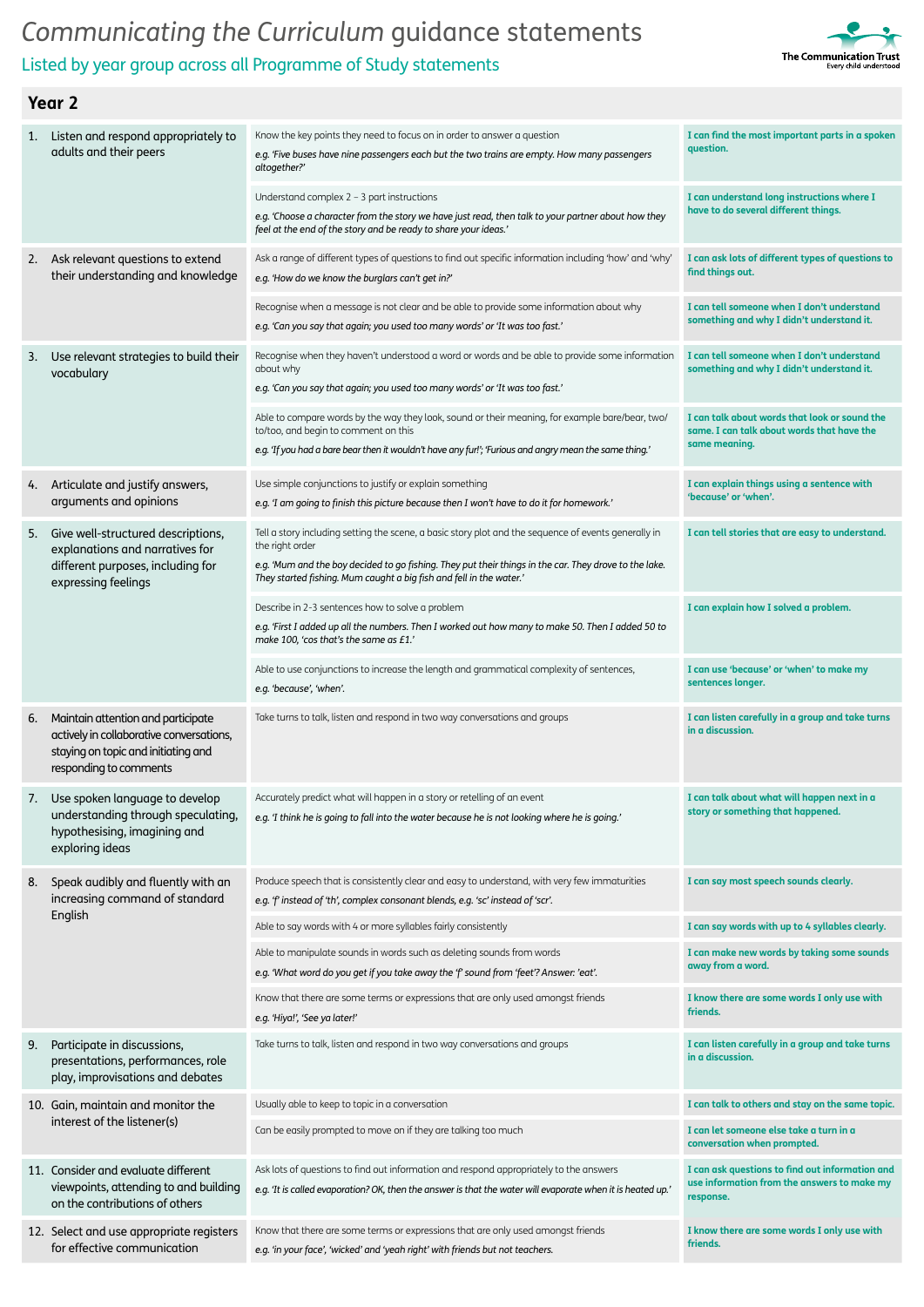



| 1. | Listen and respond appropriately to<br>adults and their peers                                                                                      | Be able to listen to complex information and work out most of the key information (some support<br>may be required to help them to work out the next steps)<br>e.g. 'Tell your partner three facts about  using the right words if you can and then write them<br>down.'                                                                       | I can listen to tricky information and find the<br>important parts.                                         |
|----|----------------------------------------------------------------------------------------------------------------------------------------------------|------------------------------------------------------------------------------------------------------------------------------------------------------------------------------------------------------------------------------------------------------------------------------------------------------------------------------------------------|-------------------------------------------------------------------------------------------------------------|
|    |                                                                                                                                                    | Recognise the cause and effect element of spoken instructions, that there may be consequences if<br>certain instructions are not followed<br>e.g. 'Everyone needs to stop talking and listen now, otherwise we will be late for break.'                                                                                                        | I can understand why I must follow a teacher's<br>instruction and what will happen if I do not do<br>this.  |
| 2. | Ask relevant questions to extend<br>their understanding and knowledge                                                                              | Ask a range of different types of questions to find out specific information including 'how' and 'why'<br>e.g. 'How do we know this was from Ancient Roman times?'                                                                                                                                                                             | I can ask relevant questions.                                                                               |
|    |                                                                                                                                                    | Be aware of when they haven't understood something because of the vocabulary used and ask a<br>general clarification question<br>e.g. 'What does that long word mean?'                                                                                                                                                                         | I can tell someone when I don't understand all<br>the words that they have used, and ask them<br>about it.  |
| 3. | Use relevant strategies to build their<br>vocabulary                                                                                               | Experiment with new vocabulary in different contexts to test out understanding and to learn from<br>mistakes<br>e.g. 'The land around the arctic has no trees and is called the tundrum.' (Meaning 'tundra')                                                                                                                                   | I try to use new topic vocabulary in my<br>answers.                                                         |
| 4. | Articulate and justify answers,<br>arguments and opinions                                                                                          | Give reasons and explanations for choices and viewpoints in class discussions<br>e.g. 'I think the ending of the book is better than the ending in the film because sometimes things<br>don't work out well for people in real life.'                                                                                                          | I can give a reason for what I think in a class<br>discussion.                                              |
| 5. | Give well-structured descriptions,<br>explanations and narratives for<br>different purposes, including for<br>expressing feelings                  | Tell a story with a clear structure including the setting and ideas linked in different ways<br>e.g. 'On holiday me and Dad went to the seaside. It was great because Dad helped me build a<br>massive sandcastle which I decorated with shells and seaweed. I took a photo of it because after a<br>while the waves started washing it away.' | I can tell stories using conjunctions and<br>including details about who, when and where.                   |
|    |                                                                                                                                                    | Discuss how a character may be feeling and why<br>e.g. 'I think he might be feeling confused because he doesn't understand why his cat has died.'                                                                                                                                                                                              | I can talk about why I think the character feels<br>a certain way.                                          |
|    |                                                                                                                                                    | Able to use conjunctions to increase the length and grammatical complexity of sentences<br>e.g. 'before, after, while, so'                                                                                                                                                                                                                     | I can use 'before, after, while' and 'so' to make<br>my sentences longer.                                   |
| 6. | Maintain attention and participate<br>actively in collaborative<br>conversations, staying on topic<br>and initiating and responding to<br>comments | Able to initiate conversations with unfamiliar adults (in school or in a safe environment) and pupils                                                                                                                                                                                                                                          | I can start a conversation with school visitors<br>or other pupils in my school.                            |
| 7. | Use spoken language to develop<br>understanding through speculating,<br>hypothesising, imagining and<br>exploring ideas                            | Understand how language is used to investigate and reflect on feelings<br>e.g. 'I feel sad because Jane is leaving. How do you feel?'                                                                                                                                                                                                          | I can use words to describe various feelings<br>and find out how other people feel about the<br>same thing. |
| 8. | Speak audibly and fluently with an                                                                                                                 | Produce speech that is consistently clear and easy to understand                                                                                                                                                                                                                                                                               | I can say all speech sounds clearly.                                                                        |
|    | increasing command of standard<br>English                                                                                                          | Able to say words of any length with accuracy                                                                                                                                                                                                                                                                                                  | I can say polysyllabic words clearly.                                                                       |
|    |                                                                                                                                                    | Use phonological awareness skills when spelling, although some mistakes may still be made                                                                                                                                                                                                                                                      | I try to spell words with 4 or more phonemes<br>by listening to the sounds in the words.                    |
|    |                                                                                                                                                    | Able to signal punctuation and emphasise meaning through the use of intonation<br>e.g. pausing to divide speech into intelligible 'chunks' of meaning.                                                                                                                                                                                         | I can use changes in my voice to make my<br>meaning even clearer.                                           |
| 9. | Participate in discussions,<br>presentations, performances, role<br>play, improvisations and debates                                               | Respond to the opinions of others in the group<br>e.g. 'Everyone on my table thinks the boy made the right choice. I agree with them.'                                                                                                                                                                                                         | I can say something about what other people<br>think.                                                       |
|    | 10. Gain, maintain and monitor the<br>interest of the listener(s)                                                                                  | Able to initiate conversations with unfamiliar adults (in school or in safe environment) and pupils.                                                                                                                                                                                                                                           | I can start a conversation with school visitors<br>or other pupils in my school.                            |
|    |                                                                                                                                                    | Exaggerate to make a story more interesting<br>e.g. 'I was so tired I could have slept for a week!'                                                                                                                                                                                                                                            | I can exaggerate to make my stories more<br>exciting.                                                       |
|    | 11. Consider and evaluate different<br>viewpoints, attending to and building<br>on the contributions of others                                     | Able to understand another's point of view and show whether they agree or disagree<br>e.g. 'I know why you think the boy is naughty but I don't think he did it on purpose.'                                                                                                                                                                   | I can tell someone when I agree with their<br>opinion and when I don't agree.                               |
|    | 12. Select and use appropriate registers<br>for effective communication                                                                            | Aware of the need to use more formal language with adults<br>e.g. 'Please could I have another pencil?' (to the teacher) or 'Give me/pass me another pencil (to a peer).'                                                                                                                                                                      | I can use polite language when I am talking to<br>adults.                                                   |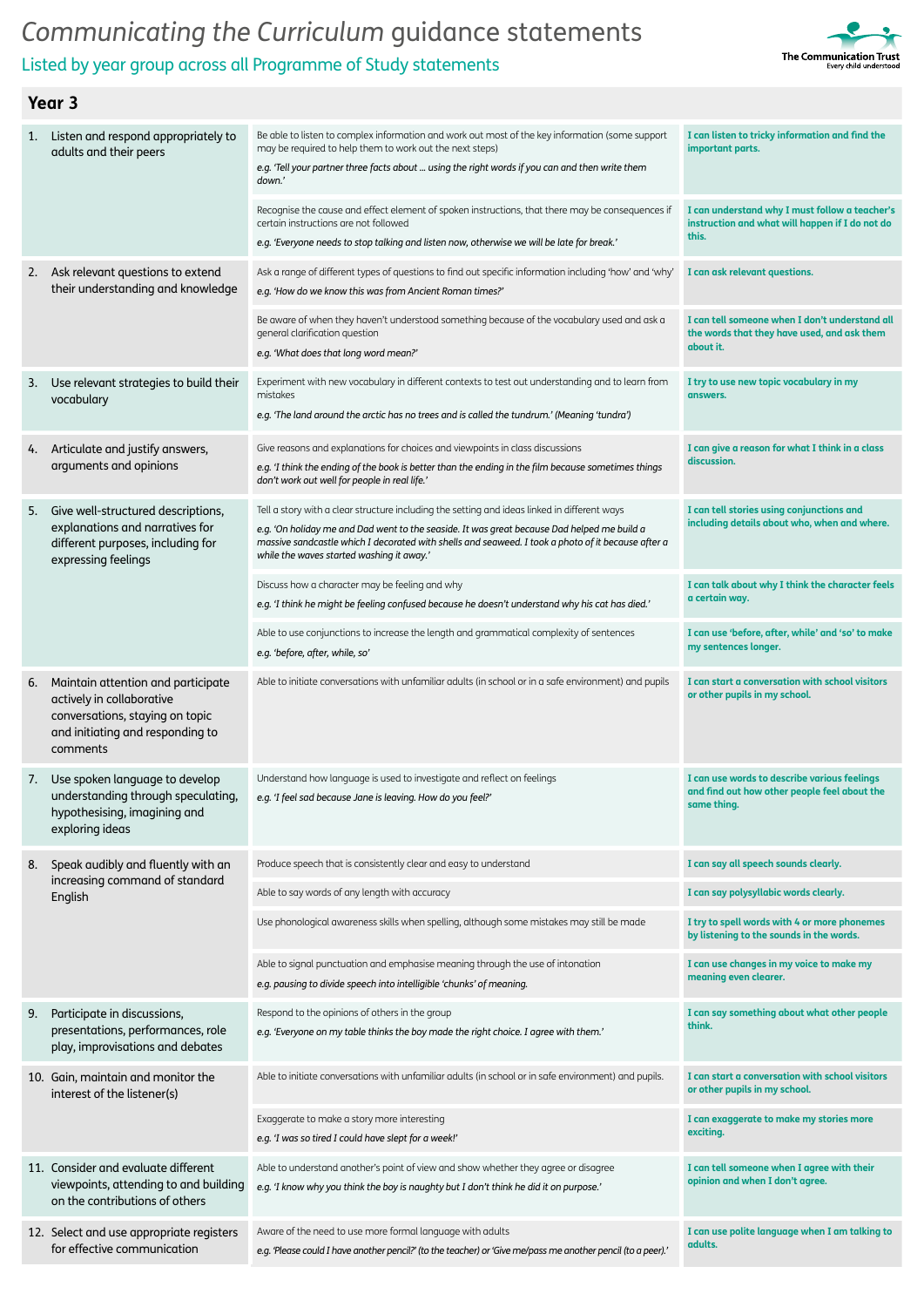Listed by year group across all Programme of Study statements



| 1. | Listen and respond appropriately to<br>adults and their peers                                                                                      | Listen to information, work out which elements are key and make relevant, related comments<br>e.g. 'So we need to go home and ask people of different ages what telly was like when they were<br>young and work out how things have changed. I can ask my granny, my dad and my big sister.' | I can listen to information, know the important<br>parts and comment on it.                                                   |
|----|----------------------------------------------------------------------------------------------------------------------------------------------------|----------------------------------------------------------------------------------------------------------------------------------------------------------------------------------------------------------------------------------------------------------------------------------------------|-------------------------------------------------------------------------------------------------------------------------------|
|    |                                                                                                                                                    | Infer meanings, reasons and make predictions<br>e.g. 'Now, Class 4, I'm going to count to 10' - i.e. 'Mrs Jones is getting cross, we need to listen.'                                                                                                                                        | I can work out what could happen next even<br>when the teacher has not told me.                                               |
| 2. | Ask relevant questions to extend<br>their understanding and knowledge                                                                              | Able to use a series of questions to keep a conversation flowing<br>e.g. 'Do you like science? What do you like most about science? Have you learned about food chains<br>yet?'                                                                                                              | I can ask a series of questions to have a<br>conversation.                                                                    |
|    |                                                                                                                                                    | Be aware of when they can't remember and ask for an explanation<br>e.g. 'Is the author the one that writes the story and the illustrator does the pictures?'                                                                                                                                 | I can say when I can't remember certain words<br>and ask for an explanation.                                                  |
| 3. | Use relevant strategies to build their<br>vocabulary                                                                                               | Identify clearly when they haven't understood/can't remember specific vocabulary and can ask<br>questions to clarify their understanding<br>e.g. 'What do we call a ghost again, is it a spectator or a spectre?'                                                                            | I can tell someone when I can't remember the<br>right word to use. I can ask a question to help<br>me.                        |
| 4. | Articulate and justify answers,<br>arguments and opinions                                                                                          | Use complex grammar and sentences effectively to clarify, summarise, explain choices and plan<br>e.g. 'We decided that Jenny would go first because she's the fastest and would get us a good start.'                                                                                        | I can summarise and explain my group's<br>discussion.                                                                         |
| 5. | Give well-structured descriptions,<br>explanations and narratives for                                                                              | Tell a story with a good structure and a distinct plot, including an exciting event with a clear<br>resolution and end point                                                                                                                                                                 | I can tell exciting stories using a clear plot and<br>good vocabulary.                                                        |
|    | different purposes, including for<br>expressing feelings                                                                                           | Describe events at home or school clearly including key details, a clear narrative structure and<br>linking behaviours with emotions such as nervous, worried, angry, cross, frustrated, pleased<br>e.g. 'I shouted because I was angry.'                                                    | I can explain things that have happened to<br>me or people I know including how I or other<br>people felt.                    |
|    |                                                                                                                                                    | Able to use fronted adverbials to increase the length and grammatical complexity of sentences<br>e.g. 'Later that day, I heard the bad news.'                                                                                                                                                | I can begin my explanations or story sentences<br>with phrases using 'later, before, after, while'.                           |
| ь. | Maintain attention and participate<br>actively in collaborative<br>conversations, staying on topic<br>and initiating and responding to<br>comments | Able to sustain a conversation by giving reasons and explaining choices and views<br>e.g. 'I think we should start sorting out these pictures so we can stick them onto the paper. If we use<br>the Pritt stick it will be quicker than using the other glue.                                | I can add to a conversation by explaining my<br>thinking to other people.                                                     |
|    |                                                                                                                                                    |                                                                                                                                                                                                                                                                                              |                                                                                                                               |
| 7. | Use spoken language to develop<br>understanding through speculating,<br>hypothesising, imagining and<br>exploring ideas                            | Able to discuss cause and effect<br>e.q. 'If you hold the bowl still, I'll be able to pour the mixture in with two hands. That way I won't spill<br>any of it.'                                                                                                                              | I can discuss what might happen and why.                                                                                      |
| 8. | Speak audibly and fluently with an                                                                                                                 | Produce speech that is consistently clear and easy to understand                                                                                                                                                                                                                             | I can say all speech sounds clearly.                                                                                          |
|    | increasing command of standard<br>English                                                                                                          | Able to say words of any length with accuracy                                                                                                                                                                                                                                                | I can say polysyllabic words clearly.                                                                                         |
|    |                                                                                                                                                    | Secure phonological awareness skills                                                                                                                                                                                                                                                         | I can identify the sounds in a word, the number<br>of syllables and rhyming words and use this in<br>my reading and spelling. |
|    |                                                                                                                                                    | Use formal language when appropriate in some familiar situations<br>e.g. showing a visitor around school, using language such as 'Excuse me', 'I'm pleased to meet you'<br>and speaking in full sentences.                                                                                   | I can talk politely with school visitors.                                                                                     |
| 9. | Participate in discussions,<br>presentations, performances, role<br>play, improvisations and debates                                               | Able to take on group roles to discuss with peers<br>e.g. able to act as the chairperson or the note taker in a group                                                                                                                                                                        | I can take different roles in a group discussion,<br>e.g. leader or note taker.                                               |
|    | 10. Gain, maintain and monitor the<br>interest of the listener(s)                                                                                  | Add or omit detail according to how much is already known by the listener<br>e.g. 'Peter was in big trouble last evening when he didn't put Munchkin, that's our pet rabbit, away.'                                                                                                          | When I talk to people, I usually know how<br>much information they need.                                                      |
|    |                                                                                                                                                    | Use intonation to give added emphasis<br>e.g. 'Helpful?', she cried, 'You must be joking!'                                                                                                                                                                                                   | I can make my reading or talking sound more<br>interesting by how I use my voice.                                             |
|    | 11. Consider and evaluate different<br>viewpoints, attending to and<br>building on the contributions of<br>others                                  | Able to identify and reflect on key points of what they have just been told<br>e.g. 'So our flag is called the Union flag and not the Union Jack. The flag pole is the jack, they always<br>call it that on the TV.'                                                                         | I can follow complicated information that<br>someone is sharing and remember the<br>important points.                         |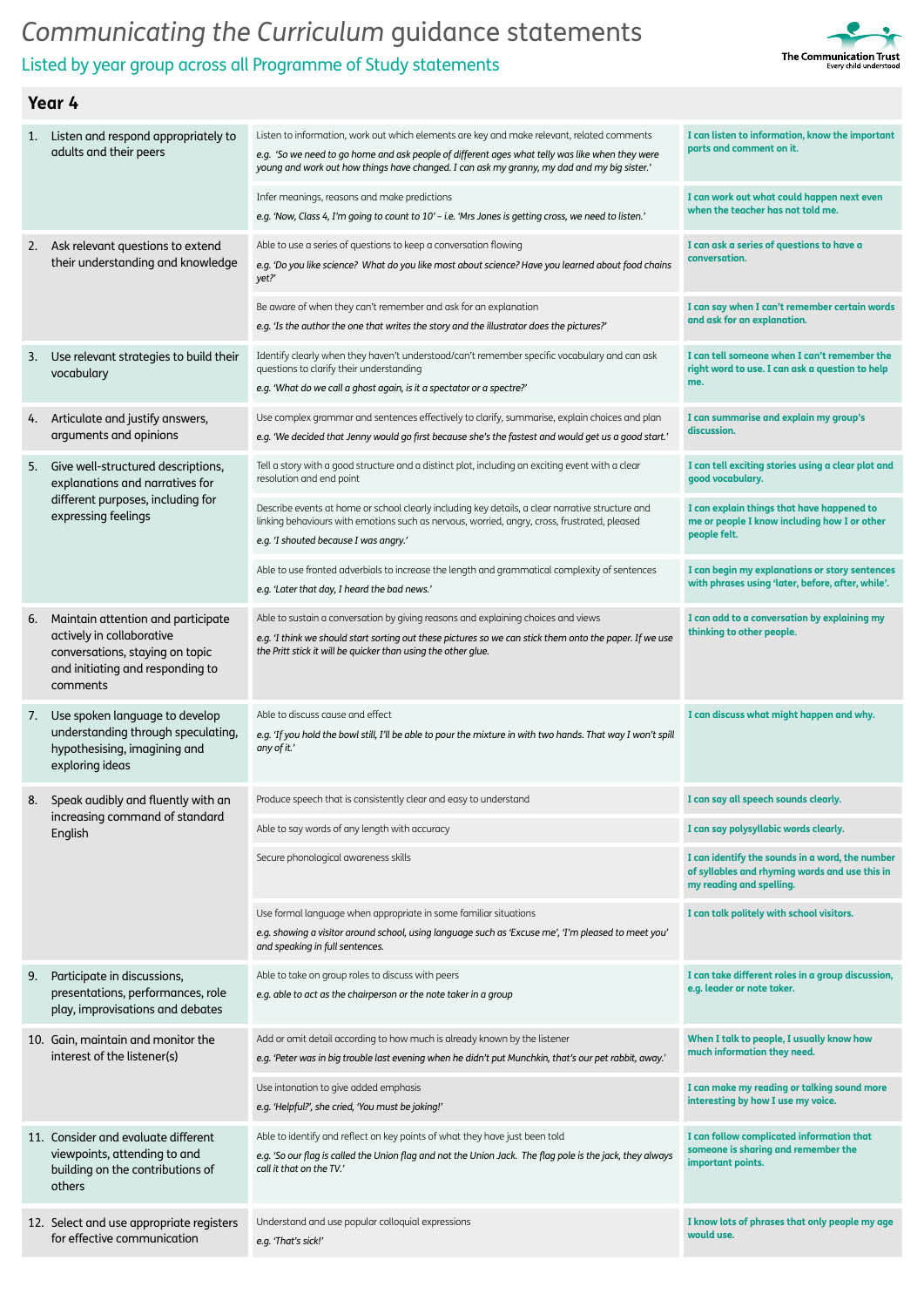### Listed by year group across all Programme of Study statements



| 1.  | Listen and respond appropriately to<br>adults and their peers                                                                                   | Listen to complex information and identify key elements and make relevant, related comments<br>e.g. 'Everyone needs to find a partner and then collect a kit. You will need two flasks, 100 ml of water<br>and some food dye. You will need to take two colours for each group, but the groups can share if<br>there are not enough to go around. Decide who's going to collect what, and if you need to share<br>colours, and then wait until I tell you what to do next.' | I can listen to complicated information, know<br>the important parts and respond to it.                                       |
|-----|-------------------------------------------------------------------------------------------------------------------------------------------------|-----------------------------------------------------------------------------------------------------------------------------------------------------------------------------------------------------------------------------------------------------------------------------------------------------------------------------------------------------------------------------------------------------------------------------------------------------------------------------|-------------------------------------------------------------------------------------------------------------------------------|
|     |                                                                                                                                                 | Actively use inference, prediction and reasoning skills by looking for the underlying meaning of<br>what has been said<br>e.g. 'You said there was no milk left but I can see a full jug on the table. You are teasing me!'                                                                                                                                                                                                                                                 | I can work out when a message has a different<br>meaning.                                                                     |
| 2.  | Ask relevant questions to extend<br>their understanding and knowledge                                                                           | Use follow up questions linked to answers that have just been given<br>e.g. 'When did you ?', 'What happened ?', 'Why did you ?'                                                                                                                                                                                                                                                                                                                                            | I can ask a variety of follow up questions<br>to find out more about the initial answer /<br>information given.               |
|     |                                                                                                                                                 | Ask a clarification question that requires the speaker to elaborate on what they have said<br>e.g. 'Could you explain again how that works?'                                                                                                                                                                                                                                                                                                                                | I can ask a specific question so that the<br>speaker clarifies what s/he meant.                                               |
| 3.  | Use relevant strategies to build their<br>vocabulary                                                                                            | Incorporate topic vocabulary into their written and spoken work<br>e.g. 'Everything is made up of atoms, like solids, liquids and gases.'                                                                                                                                                                                                                                                                                                                                   | I can use topic vocabulary accurately in my<br>spoken answers and written work.                                               |
| 4.  | Articulate and justify answers,<br>arguments and opinions                                                                                       | Able to use complex sentences and link by meaning to present ideas logically<br>e.g. 'We travelled to France for our holiday and enjoyed the journey on the ferry because there was a<br>soft play area and we were allowed to drink coke.'                                                                                                                                                                                                                                 | I can share information with other people so<br>that they can understand me clearly.                                          |
| 5.  | Give well-structured descriptions,                                                                                                              | Include a subplot in telling stories and recalling events before resolving the main storyline                                                                                                                                                                                                                                                                                                                                                                               | I can tell stories with a sub-plot.                                                                                           |
|     | explanations and narratives for<br>different purposes, including for<br>expressing feelings                                                     | Present a point of view using persuasive language<br>e.g. 'Please come to my party - it will be awesome! We are having a really funny clown and the<br>biggest bouncy castle in the world.'                                                                                                                                                                                                                                                                                 | I know how to try to make people agree with<br>me when I am talking to them.                                                  |
|     |                                                                                                                                                 | Use complex sentences and conjunctions to link ideas together in order to present ideas logically<br>e.g. 'The boy fell over in the park; however he did not need to go to hospital because his injuries were<br>not serious.'                                                                                                                                                                                                                                              | I can use long sentences to talk about my<br>ideas.                                                                           |
| 6.  | Maintain attention and participate<br>actively in collaborative conversations,<br>staying on topic and initiating and<br>responding to comments | Able to use and respond to a range of strategies such as asking questions or making relevant<br>comments to keep a conversation flowing                                                                                                                                                                                                                                                                                                                                     | I can ask questions and make helpful<br>comments to help keep a conversation going.                                           |
| 7.  | Use spoken language to develop<br>understanding through speculating,<br>hypothesising, imagining and<br>exploring ideas                         | Able to use complex sentences and to present ideas logically<br>e.g. 'The easiest way to get to the gym is going through the big hall which is on the left as you leave<br>this room. Then turn right and it is the third door on the left.'                                                                                                                                                                                                                                | I can share complicated information with other<br>people so that they can understand me clearly.                              |
|     |                                                                                                                                                 | Able to use language to persuade<br>e.g. 'Do you want to be part of something that helps people who have lost everything? Then join my<br>fantastic fund raising group and you can make a difference to someone's life.'                                                                                                                                                                                                                                                    | I can persuade people to agree with me by<br>talking to them.                                                                 |
| 8.  | Speak audibly and fluently with an                                                                                                              | Produce speech that is consistently clear and easy to understand                                                                                                                                                                                                                                                                                                                                                                                                            | I can say all speech sounds clearly.                                                                                          |
|     | increasing command of standard<br>English                                                                                                       | Able to say words of any length with accuracy                                                                                                                                                                                                                                                                                                                                                                                                                               | I can say polysyllabic words clearly.                                                                                         |
|     |                                                                                                                                                 | Secure phonological awareness skills                                                                                                                                                                                                                                                                                                                                                                                                                                        | I can identify the sounds in a word, the number<br>of syllables and rhyming words and use this in<br>my reading and spelling. |
|     |                                                                                                                                                 | Use appropriately different words and phrases, from how people in that area normally talk, and<br>standard English<br>e.g. 'we were' instead of 'we was', or 'I did' instead of 'I done'.                                                                                                                                                                                                                                                                                   | I can talk using standard English when<br>appropriate.                                                                        |
| 9.  | Participate in discussions,<br>presentations, performances, role<br>play, improvisations and debates                                            | Able to take turns, listening carefully to others and politely agreeing or disagreeing with them                                                                                                                                                                                                                                                                                                                                                                            | I can listen carefully to others and politely<br>agree or disagree with them.                                                 |
|     |                                                                                                                                                 | Able to present a point of view by presenting evidence and using persuasive language with familiar<br>topics                                                                                                                                                                                                                                                                                                                                                                | I can use persuasive language when<br>presenting my thoughts and ideas.                                                       |
|     |                                                                                                                                                 | e.g. 'I think we could all go out in the snow because we all have boots, coats, gloves and hats and if we<br>get some fresh air now we will be able to concentrate better on our work when we come back.'                                                                                                                                                                                                                                                                   |                                                                                                                               |
|     | 10. Gain, maintain and monitor the<br>interest of the listener(s)                                                                               | Realise when the listener doesn't fully understand and try to help them                                                                                                                                                                                                                                                                                                                                                                                                     | I can repeat or re-phrase what I have said to<br>help someone understand me.                                                  |
|     |                                                                                                                                                 | Is able to use humour effectively                                                                                                                                                                                                                                                                                                                                                                                                                                           | I can use language to make people laugh.                                                                                      |
| 11. | Consider and evaluate different<br>viewpoints, attending to and building<br>on the contributions of others                                      | Actively use inference, prediction and reasoning skills by looking for the underlying meaning of<br>what has been said<br>e.g. 'Are we going to Disneyland? You said there would be a brilliant surprise and you keep smiling<br>and looking at Dad.'                                                                                                                                                                                                                       | I can work out when a message has a different<br>meaning.                                                                     |
|     | 12. Select and use appropriate registers<br>for effective communication                                                                         | Use appropriately different words and phrases, from how people in that area normally talk, and<br>standard English<br>e.g. 'we were' instead of 'we was', or 'I did' instead of 'I done'.                                                                                                                                                                                                                                                                                   | I can talk using standard English when<br>appropriate.                                                                        |